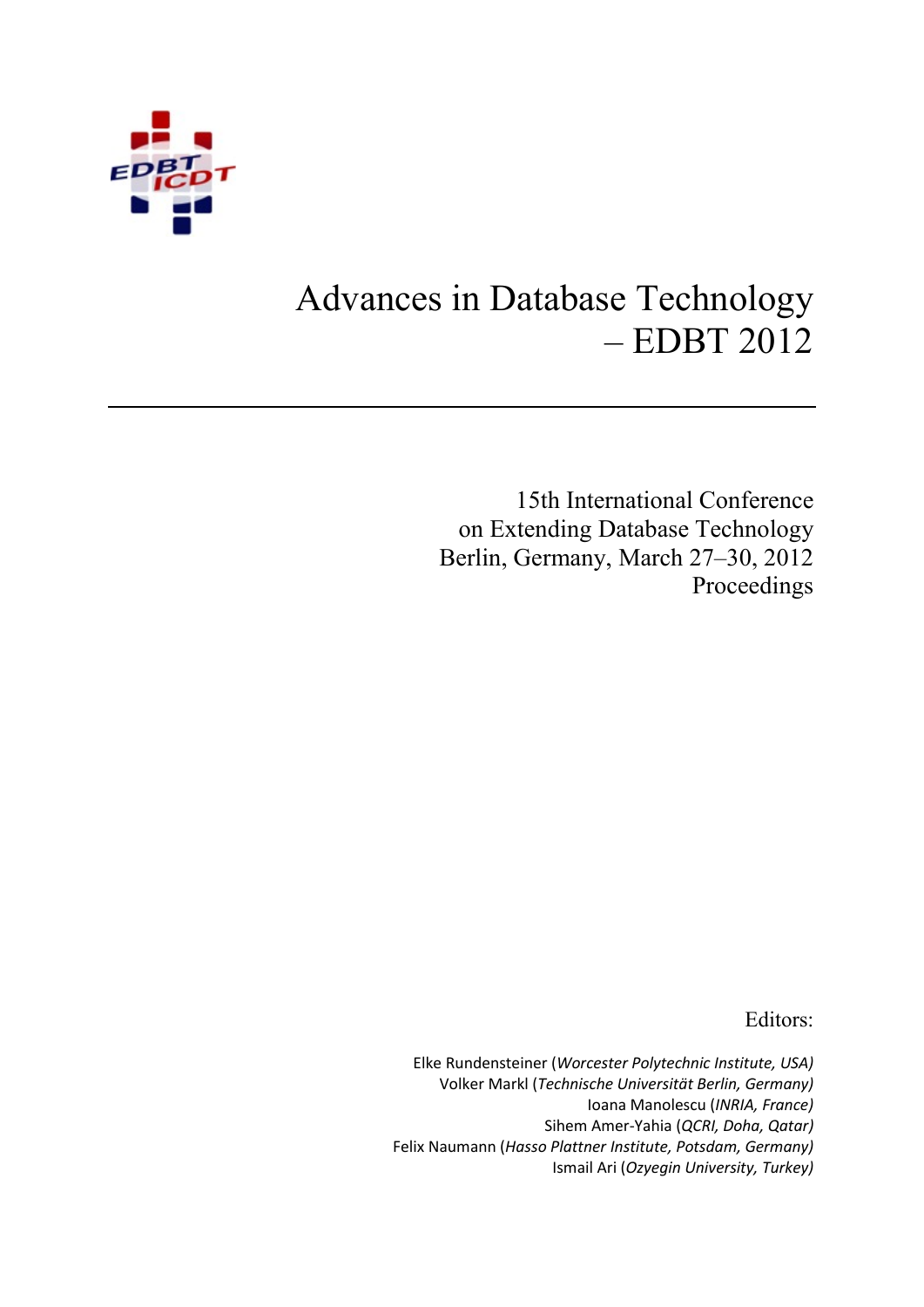Advances in Database Technology – EDBT 2012 Proceedings of the 15th International Conference on Extending Database Technology Berlin, Germany, March 27–30, 2012

Editors: Elke Rundensteiner Volker Markl Ioana Manolescu Sihem Amer-Yahia Felix Naumann Ismail Ari

The Association for Computing Machinery 2 Penn Plaza, Suite 701 New York, NY, 10121-0701

ACM COPYRIGHT NOTICE. Copyright c 2011 by the Association for Computing Machinery, Inc. Permission to make digital or hard copies of part or all of this work for personal or classroom use is granted without fee provided that copies are not made or distributed for profit or commercial advantage and that copies bear this notice and the full citation on the first page. Copyrights for components of this work owned by others than ACM must be honored. Abstracting with credit is permitted. To copy otherwise, to republish, to post on servers, or to redistribute to lists, requires prior specific permission and/or a fee. Request permissions from Publications Dept., ACM, Inc., fax +1 (212) 869-0481, or permissions  $(a)$  acm.org.

For other copying of articles that carry a code at the bottom of the first or last page, copying is permitted provided that the per-copy fee indicated in the code is paid through the Copyright Clearance Center, 222 Rosewood Drive, Danvers, MA 01923, +1-978-750-8400, +1-978-750-4470 (fax).

ACM ISBN: 978-1-4503-0790-1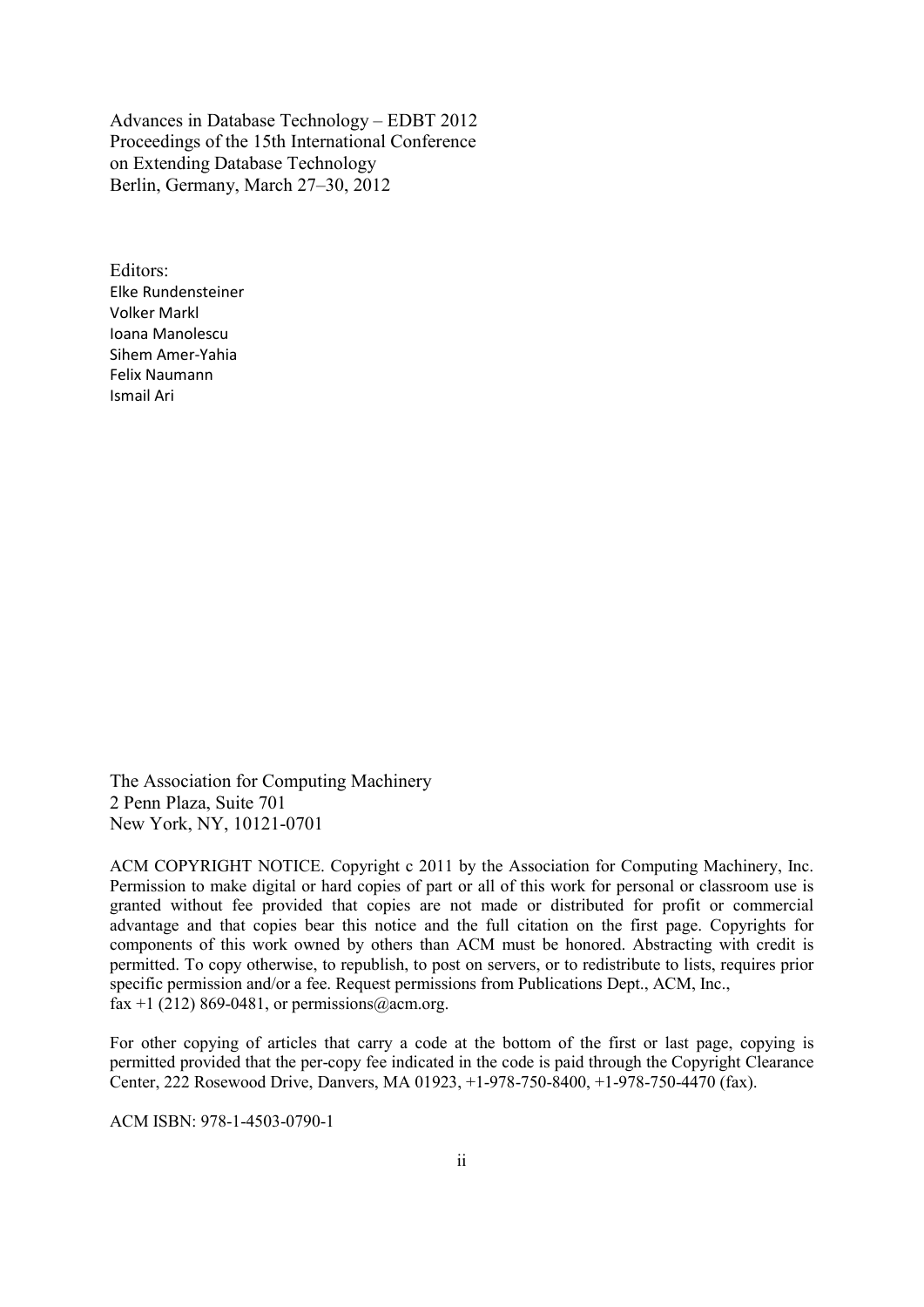## Acknowledgements

The editors would like to thank the following people for their tremendous efforts to make this year's conference a success.

#### **Local Arragement Chairs**

Ralf-Detlef Kutsche *Technische Universität Berlin, Germany*

Johann-Christoph Freytag *Humboldt-Universität zu Berlin, Germany* 

**Publicity Chair**  Agnès Voisard *Freie Universität Berlin and Fraunhofer ISST Berlin, Germany* 

**Sponsorhsip Chair**  Johann-Christoph Freytag *Humboldt-Universität zu Berlin, Germany* 

**Website Chair**  Henning Agt *Technische Universität Berlin, Germany*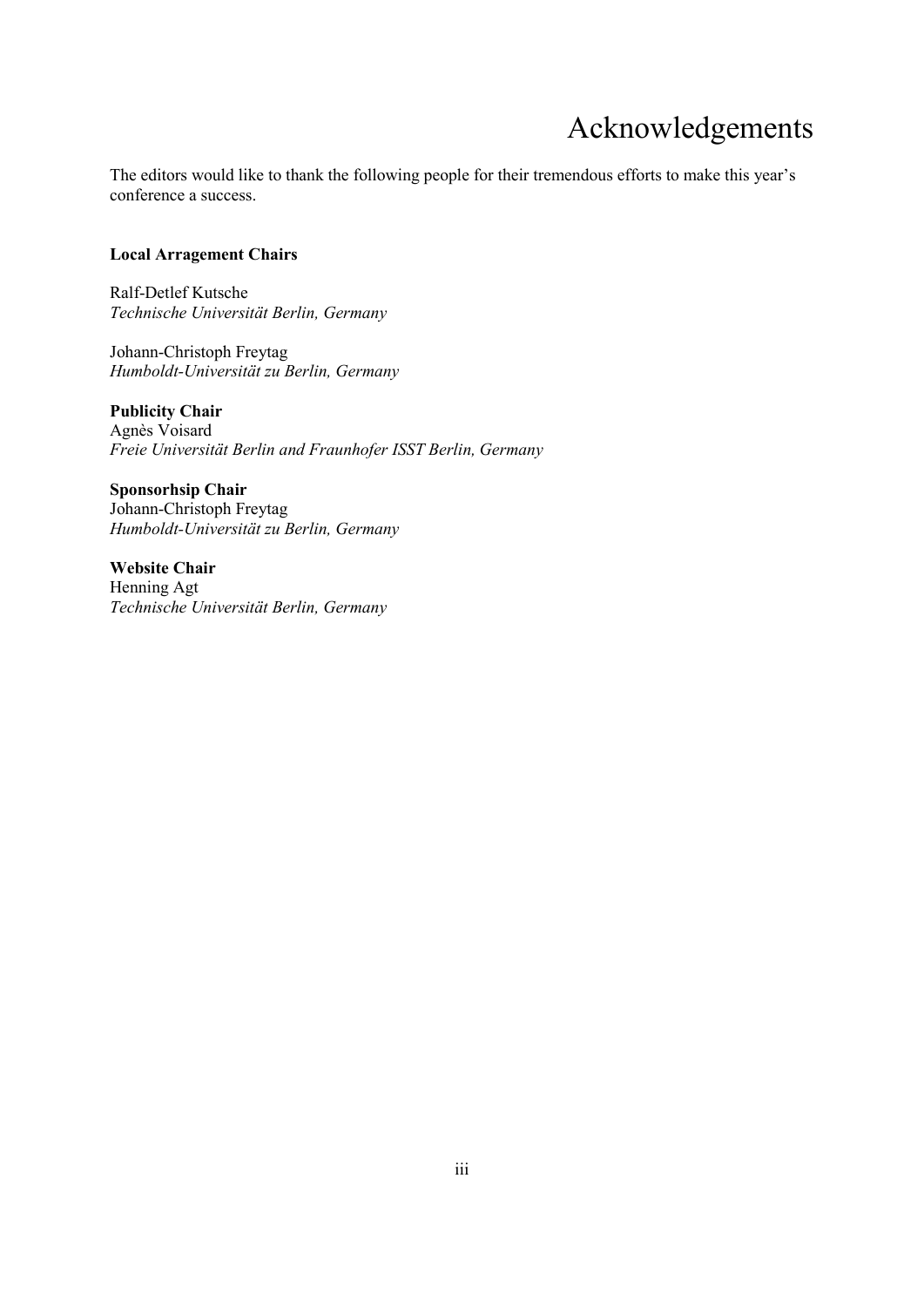# Table of Contents

| <b>Invited Papers</b>                                                                                                                                                                                                                                                                                                |
|----------------------------------------------------------------------------------------------------------------------------------------------------------------------------------------------------------------------------------------------------------------------------------------------------------------------|
| Towards an Ecosystem for Structured Data on the Web                                                                                                                                                                                                                                                                  |
| Inside "Big Data Management": Ogres, Onions, or Parfaits?                                                                                                                                                                                                                                                            |
| <b>Research Sessions</b>                                                                                                                                                                                                                                                                                             |
| <b>Map Reduce and Databases</b>                                                                                                                                                                                                                                                                                      |
| Clydesdale: Structured Data Processing on MapReduce                                                                                                                                                                                                                                                                  |
| An Optimization Framework for Map-Reduce Queries                                                                                                                                                                                                                                                                     |
| Efficient Parallel kNN Joins for Large Data in MapReduce                                                                                                                                                                                                                                                             |
|                                                                                                                                                                                                                                                                                                                      |
| <b>Privacy and Mining</b>                                                                                                                                                                                                                                                                                            |
| Differentially Private Search Log Sanitization with Optimal Output Utility                                                                                                                                                                                                                                           |
| Integrating Historical Noisy Answers for Improving Data Utility under Differential Privacy                                                                                                                                                                                                                           |
| Mining Probabilistically Frequent Sequential Patterns in Uncertain Databases                                                                                                                                                                                                                                         |
|                                                                                                                                                                                                                                                                                                                      |
| <b>Recommendation and Social Networks</b><br>RecStore: An Extensible and Adaptive Framework for Online Recommender Queries inside the Database Engine<br>Justin Levandoski, Mohamed Sarwat, Mohamed Mokbel, and Michael Ekstrand 86-96<br>Supporting Top-K Item Exchange Recommendations in Large Online Communities |
| Limiting Link Disclosure in Social Network Analysis through Subgraph-Wise Perturbation                                                                                                                                                                                                                               |
| <b>Query Optimization</b>                                                                                                                                                                                                                                                                                            |
| On Optimizing Relational Self-Joins                                                                                                                                                                                                                                                                                  |
| Transitive Closure and Recursive Datalog Implemented on Clusters<br>Foto Afrati and Jeffrey Ullman                                                                                                                                                                                                                   |
| Shortest-Path Queries for Complex Networks: Exploiting Low Tree-width Outside the Core<br>Takuya Akiba, Christian Sommer, and Ken-ichi Kawarabayashi 144-155                                                                                                                                                         |
| <b>Road Networks</b>                                                                                                                                                                                                                                                                                                 |
| User Oriented Trajectory Search for Trip Recommendation<br>Shuo Shang, Ruogu Ding, Bo Yuan, Kexin Xie, Kai Zheng, and Panos Kalnis 156-167                                                                                                                                                                           |
| Top-k Spatial Keyword Queries on Road Networks                                                                                                                                                                                                                                                                       |
| Relevance Search in Heterogeneous Networks<br>Chuan Shi, Xiangnan Kong, Philip Yu, Sihong Xie, and Bin Wu  180-191                                                                                                                                                                                                   |
| <b>Data Summarization</b>                                                                                                                                                                                                                                                                                            |
| An Adaptive Algorithm for Online Time Series Segmentation with Error Bound Guarantee<br>Zhenghua Xu, Rui Zhang, Ramamohanarao Kotagi, and Udaya Parampalli 192-203                                                                                                                                                   |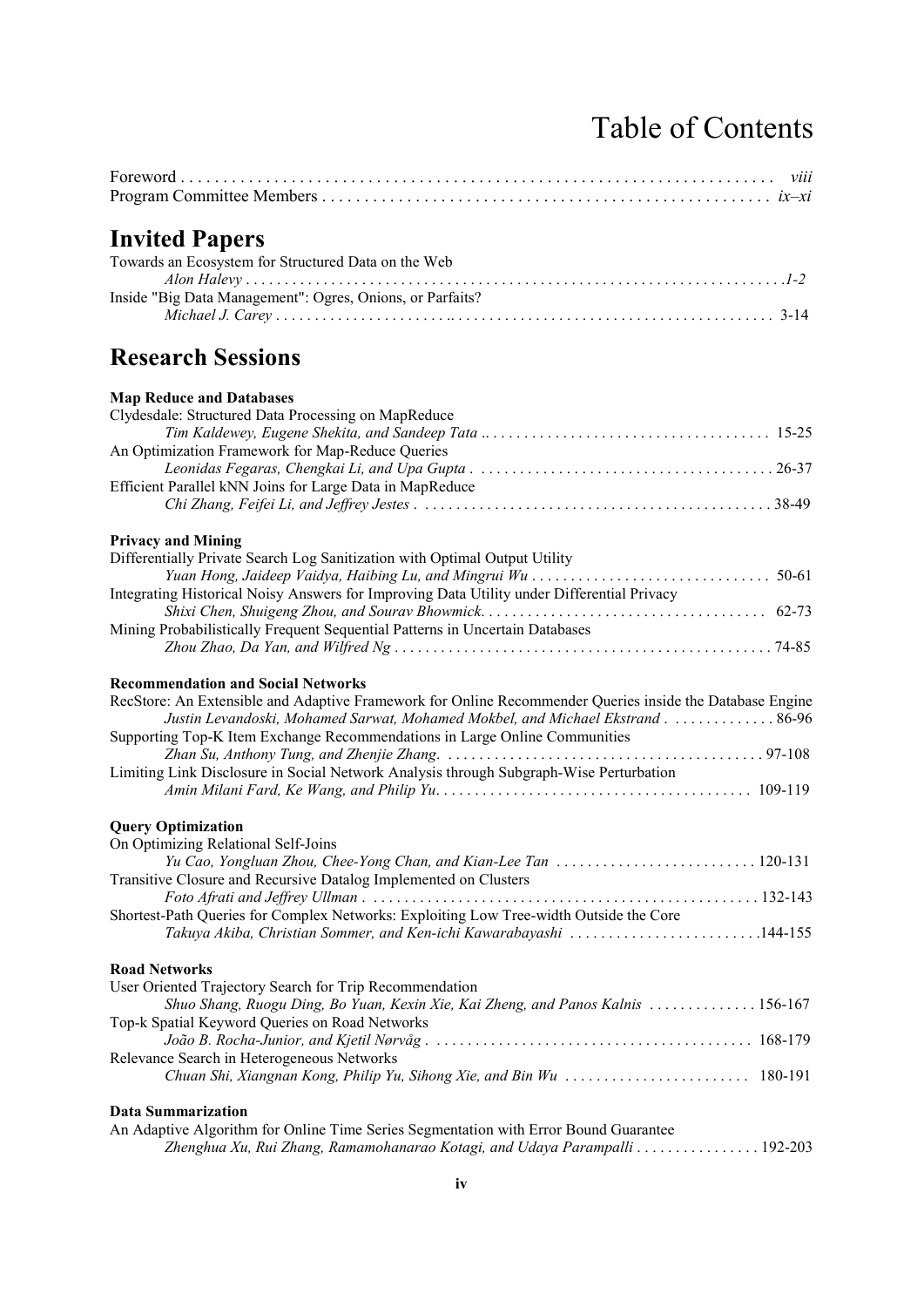### **Stream Data Processing**

| <b>Transactional Stream Processing</b>                                                                                                             |           |
|----------------------------------------------------------------------------------------------------------------------------------------------------|-----------|
| Irina Botan, Peter Fischer, Donald Kossmann, and Nesime Tatbul 204-215                                                                             |           |
| Dynamic Diversification of Continuous Data                                                                                                         |           |
| Towards "Intelligent Compression" in Streams: A Biased Reservoir Sampling based Bloom Filter Approach                                              |           |
|                                                                                                                                                    |           |
|                                                                                                                                                    |           |
| <b>Preference Databases</b>                                                                                                                        |           |
| Efficient Approximation of The Maximal Preference Scores by Lightweight Cubic Views                                                                |           |
|                                                                                                                                                    |           |
| Skyline-Sensitive Joins with LR-Pruning                                                                                                            |           |
| Top-k Interesting Phrase Mining in Ad-hoc Collections using Sequence Pattern Indexing                                                              |           |
|                                                                                                                                                    |           |
|                                                                                                                                                    |           |
| <b>Spatio Temporal Databases and OLAP</b>                                                                                                          |           |
| Optimizing Index Deployment Order for Evolving OLAP                                                                                                |           |
| Hideaki Kimura, Carleton Coffrin, Alexander Rasin, and Stanley Zdonik  276-287                                                                     |           |
| Distance Histogram Computation Based on Spatiotemporal Uniformity in Scientific Data                                                               |           |
| Anand Kumar, Vladimir Grupcev, Yongke Yuan, Yi-Cheng Tu, and Gang Shen 288-299                                                                     |           |
| A Generic Data Model and Query Language for Spatiotemporal OLAP Cube Analysis                                                                      |           |
|                                                                                                                                                    |           |
| <b>Web Systems</b>                                                                                                                                 |           |
| Subscription Indexes for Web Syndication Systems                                                                                                   |           |
| Cedric Du Mouza, Zeinab Hmedhe, Harris Kourdounakis, Vassilis Christophides, Michel Scholl, and                                                    |           |
| Nicolas Travers                                                                                                                                    |           |
| Heuristics- based Query Optimisation for SPARQL                                                                                                    |           |
| Petros Tsialiamanis, Lefteris Sidirourgos, Irini Fundulaki, Vassilis Christophides, and Peter Boncz                                                | . 324-335 |
| See What's enBlogue - Real-time Emergent Topic Identification in Social Media                                                                      |           |
| Foteini Alvanaki, Sebastian Michel, Krithi Ramamritham, and Gerhard Weikum 336-347                                                                 |           |
|                                                                                                                                                    |           |
| <b>Textual Databases and Search</b>                                                                                                                |           |
| Searching by Corpus with Fingerprints                                                                                                              |           |
|                                                                                                                                                    |           |
| Aggregate Queries on Probabilistic Record Linkages                                                                                                 |           |
| Efficient Distributed Query Processing for Autonomous RDF Databases                                                                                |           |
|                                                                                                                                                    |           |
|                                                                                                                                                    |           |
| <b>Searching</b>                                                                                                                                   |           |
| CRSI: A Compact Randomized Similarity Index for Set-Valued Features                                                                                |           |
|                                                                                                                                                    |           |
| VAST-Tree: A Vector-Advanced and Compressed Structure for Massive Data Tree Traversal                                                              |           |
| Takeshi Yamamuro, Makoto Onizuka, Toshio Hitaka, and Masashi Yamamuro 396-407<br>Repair-Oriented Relational Schemas for Multidimensional Databases |           |
|                                                                                                                                                    |           |
|                                                                                                                                                    |           |
| <b>Database Engines and Architectures</b>                                                                                                          |           |
| Adaptive MapReduce using Situation-Aware Mappers                                                                                                   |           |
| Rares Vernica, Andrey Balmin, Kevin Beyer, and Vuk Ercegovac  420-431                                                                              |           |
| "Cut Me Some Slack": Latency-Aware Live Migration for Databases                                                                                    |           |
| Sean Barker, Yun Chi, Hyun Moon, Hakan Hacigumus, and Prashant Shenoy  432-443<br>Peak Power Plays in Database Engines                             |           |
|                                                                                                                                                    |           |
|                                                                                                                                                    |           |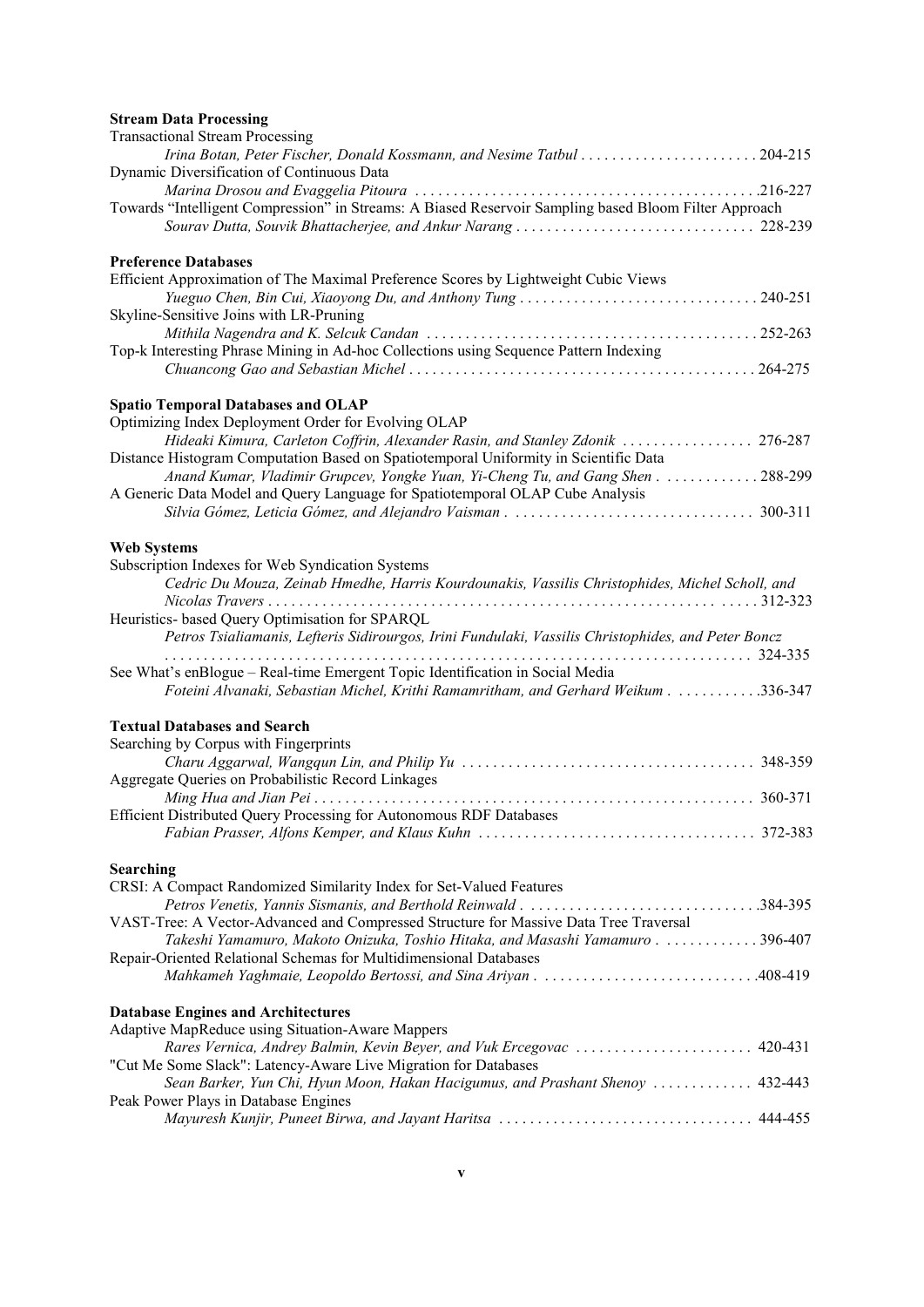### **Graph Databases**

| Finding Top-K Similar Graphs in Graph Databases                                                     |  |
|-----------------------------------------------------------------------------------------------------|--|
|                                                                                                     |  |
| I/O Cost Minimization: Reachability Queries Processing over Massive Graphs                          |  |
| Zhiwei Zhang, Jeffrey Xu Yu, Lu Qin, Qing Zhu, and Xiaofang Zhou  468-479                           |  |
| Finding Maximal k-Edge-Connected Subgraphs from a Large Graph                                       |  |
| Rui Zhou, Chengfei Liu, Jeffrey Xu Yu, Weifa Liang, Baichen Chen, and Jianxin Li  . 480-491         |  |
| <b>Multi-dimensional Data Sets</b>                                                                  |  |
| SIMP: Accurate and Efficient Near Neighbor Search in High Dimensional Spaces                        |  |
|                                                                                                     |  |
| Effectively Indexing the Multi-Dimensional Uncertain Objects for Range Searching                    |  |
|                                                                                                     |  |
| SFA: A Symbolic Fourier Approximation and Index for Similarity Search in High Dimensional Datasets  |  |
|                                                                                                     |  |
| <b>Industry and Applications Sessions</b>                                                           |  |
| Introducing MapLan to Map Banking Survey Data into a Time Series Database                           |  |
|                                                                                                     |  |
| Extending a General-Purpose Streaming System for XML                                                |  |
| Mark Mendell, Howard Nasgaard, Eric Bouillet, Martin Hirzel, and Bugra Gedik  534-539               |  |
| Mining Search Behavior and User-Generated Content                                                   |  |
| Carlos Castillo                                                                                     |  |
| Data Management with SAPs In-Memory Computing Engine                                                |  |
|                                                                                                     |  |
| Tailoring entity resolution for matching product offers                                             |  |
| Hanna Köpcke, Andreas Thor, Stefan Thomas, and Erhard Rahm 545-550                                  |  |
| Towards Principled Design Support for Scalable OLTP Workloads                                       |  |
|                                                                                                     |  |
| <b>Tutorials</b>                                                                                    |  |
| Similarity in (Spatial, Temporal and) Spatio-Temporal Databases                                     |  |
|                                                                                                     |  |
| Distributed Skyline Processing: a Trend in Database Research Still Going Strong                     |  |
|                                                                                                     |  |
| Indexing and mining topological patterns for drug discovery                                         |  |
|                                                                                                     |  |
| Adaptive Indexing in Modern Databases                                                               |  |
|                                                                                                     |  |
|                                                                                                     |  |
| <b>Demonstrations</b>                                                                               |  |
| A Probabilistic Convex Hull Query Tool for Animal Tracking                                          |  |
|                                                                                                     |  |
| ColisTrack: Testbed for a Pervasive Environment Management System                                   |  |
| Yann Gripay, Frederique Laforest, Francois Lesueur, Nicolas Lumineau, Jean-Marc Petit,              |  |
|                                                                                                     |  |
| The Mainframe Strikes Back: Elastic Multi-Tenancy Using Main Memory Database Systems On A Many-Core |  |
| Server                                                                                              |  |
|                                                                                                     |  |
| SOS (Save Our Systems): A uniform programming interface for non-relational systems                  |  |
|                                                                                                     |  |
| PeerTrack: A Platform for Tracking and Tracing Objects in Large-Scale Traceability Networks         |  |
|                                                                                                     |  |
| Fault-Tolerant Complex Event Processing using Customizable State Machine-based Operators            |  |
| Thomas Heinze, Zbigniew Jerzak, André Martin, Lenar Yazdanov, and Christof Fetzer 590-593           |  |
| Knowledge-Based Processing of Complex Stock Market Events                                           |  |
|                                                                                                     |  |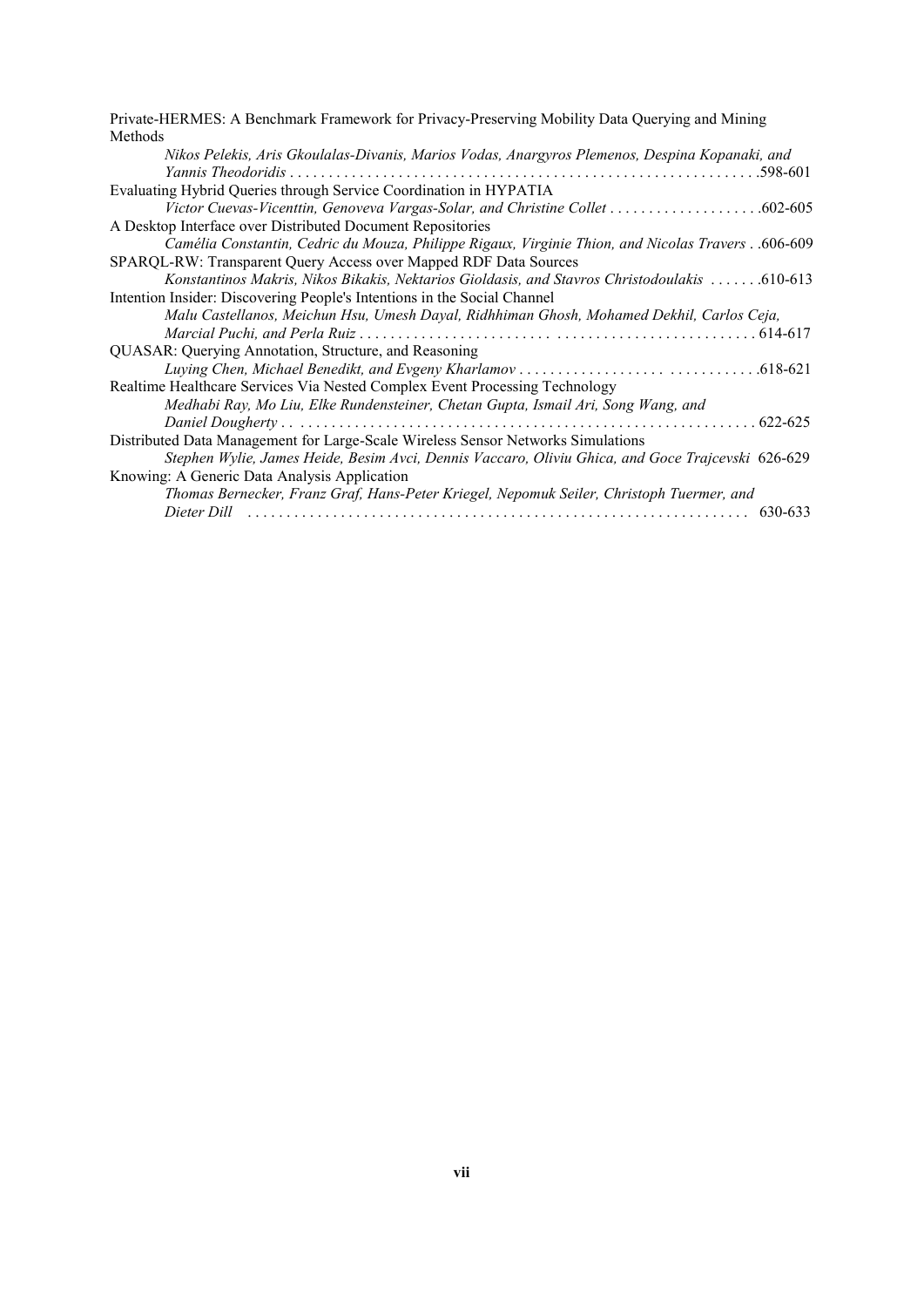## **Foreword**

Welcome to the 2012 Edition of the International Conference on Extending Database Technology (EDBT). This year, EDBT is taking place in Berlin, Germany on March 26-30, 2012. The International Conference on Extending Database Technology is known as a leading international forum for database researchers, practitioners, developers, and users to discuss cutting-edge ideas, and to exchange techniques, tools, and experiences related to data management. Data management constitutes the essential enabling technology for scientific, engineering, business, and social communities; and its technology is driven by the needs in applications ranging from the social web, scientific discoveries, virtual libraries, to embedded systems. We are very pleased to offer you an exciting program on these important and timely topics. This year, as in prior years, EDBT is co-located with the International Conference on Database Theory (ICDT).

The review process was conducted by a dedicated team of about 90 experts in the database field serving on the EDBT'2012 program committee. Having a large program committee allowed us to keep the workload for each committee member fairly low, and thus enabled the members to spend sufficient time on the review of each manuscript. We thank our colleagues on the program committee for their dedicated effort. These program committee members committed a huge amount of time to not only produce high-quality reviews but also to engage in subsequent on-line discussions to assure that each submitted manuscript was carefully considered. When deemed appropriate, additional rebuttals were requested from the authors to help clarify possible misunderstanding and enrich the discussion with additional knowledge. To assure highest quality, furthermore, 6 of the papers were accepted under shepherding, meaning that one program committee member volunteered their time to guide the authors to further improve their manuscripts based on the suggestions provided by the corresponding program committee members.

After careful deliberations, 43 out the 193 submissions were accepted as full papers for final presentation at the conference and for publication in the EDBT'2012 proceedings. This, being to a highly competitive rate of a roughly 22.5% acceptance ratio, has no doubt resulted in a high-quality program for the 2012 EDBT meeting. Furthermore, for the EDBT/ICDT'2012 program, a record number of 42 demonstrations were submitted, out of which 16 demonstrations were accepted. The industrial program had 10 direct submissions as well as several invited industrial submissions, out of which 6 high quality works were selected for the final program. The program also includes 4 tutorials on timely topics. We are particularly proud to feature four keynote talks (joint with the ICDT conference) from distinguished researchers from both academia and industry, namely, Erich Graedel (RWTH Aachen University, Germany), Alon Halevy (Google Inc, USA), Michael J. Carey (UC Irvine, USA), and Wenfei Fan (University of Edinburgh, UK).

As in prior years, the EDBT'2012 meeting is augmented by a rich set of EDBT/ICDT workshops in timely topics, namely, Energy Data Management (EnDM2012), Data Analytics in the Cloud (DanaC), Linked Web Data Management (LWDM), Privacy and Anonymity in the Information Society (PAIS), and Business intelligencE and the WEB (BEWEB). These workshops offer an excellent opportunity for discussions and brainstorming toward new areas of research. In addition, we again offer the "Joint EDBT/ICDT Ph.D. Workshop 2012" that provides a forum for Ph.D. students to present their dissertation work to the community and to receive expert feedback. In this context, we would like to thank NSF for providing partial travel funding for students to participate in EDBT/ICDT'2012.

The complete review process was managed using the Conference Management Toolkit (CMT), sponsored by Microsoft Research. We are grateful for the professional responsiveness we were repeatedly offered by the CMT Microsoft team throughout the process -- helping us with all aspects of the system from setup to particulars of the overall workflow process down to pulling material together for the final publication with ACM. Being extremely useful, CMT has become a de-facto standard in our community for handling such large number of papers and reviews.

We look forward to welcoming you at EDBT'2012, and hope you will enjoy the event and you have a pleasant stay in Berlin.

Elke Rundensteiner (Program Chair) Ioana Manolescu (Tutorials Chair) Sihem Amer-Yahia (Industrial & Applications Chair) Felix Naumann (Demonstrations Chair) Volker Markl (General Chair) Ismail Ari (Proceedings Chair)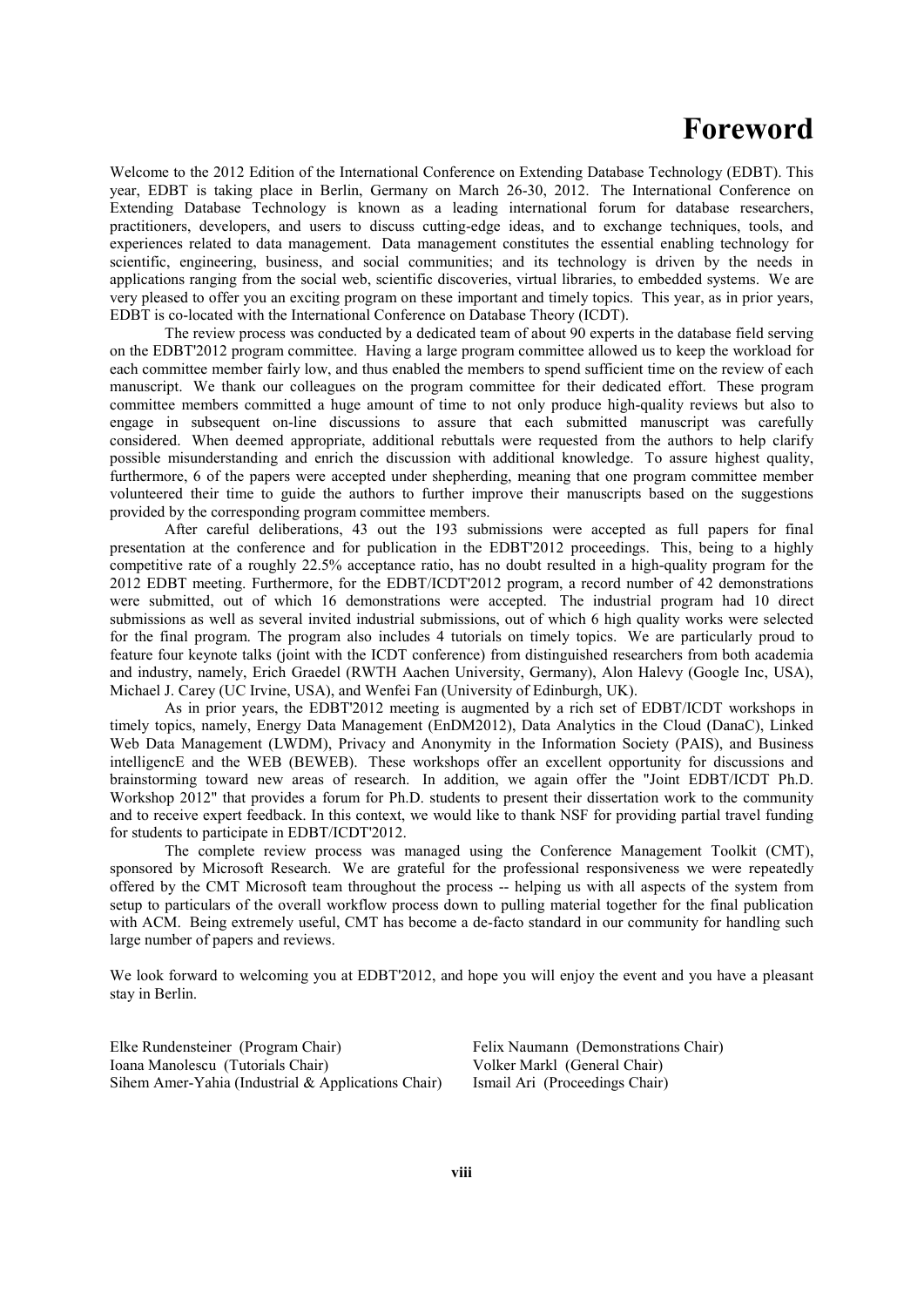### Program Committee Members

### **Research Reviewers**

Karl Aberer **Paolo Atzeni** Paolo Atzeni Shivnath Babu Denilson Barbosa Zohra Bellahsene Elisa Bertino Pedro Bizarro **Michael H. Boehlen** Angela Bonifati Philippe Bonnet **Nicolas Bruno Alejandro Buchmann** Malu Castellanos **Ugur Cetintemel** Badrish Chandramouli Surajit Chaudhuri **Lei Chen** Lei Chen Yi Chen Hong Cheng **Internal Claypool** Kajal Claypool **Isabel Cruz** Philippe Cudre-Mauroux **Alfredo Cuzzocrea** Mohamed Eltabakh Shel Finkelstein **Shel Finnelstein** Johann-Christoph Freytag Irini Fundulaki Minos Garofalakis Floris Geerts Lukasz Golab Goetz Graefe Torsten Grust Chetan Gupta Theo Haerder Jaiwei Han Melanie Herschel Vagelis Hristidis **Vagelis Hristidis** Milena Ivanova **Chris Jermaine** Jaewoo Kang **Verena Kantere** Bettina Kemme Alfons Kemper **Martin Kersten** Martin Kersten Masaru Kitsuregawa Yannis Kotidis **Francisch Congress** Georgia Koutrika **Hans-Peter Kriegel** Harumi Kuno Laks Lakshmanan Mong Li Lee Kristen LeFevre Xuemin Lin Eric Lo Qiong Luo Murali Mani Claudia Medeiros Mirella M. Moro **Rimma Nehme** Beng Chin Ooi Fatma Ozcan **Esther Pacitti Extract Contains Container Paton** Norman Paton Rachel Pottinger Sunil Prabhakar Christopher Re Mirek Riedewald Peter Scheuermann Timos Sellis Mohamed A. Sharaf **Liuba Shrira** Richard Snodgrass Richard Snodgrass Kian-Lee Tan **Nesime Tatbul** Evimaria Terzi Tore Risch **Maurice Van-Keulen** Aparna S. Varde Maria Esther Vidal **Stratis Viglas** Florian Waas **Florian Waas** Song Wang **Cong Yu** Cong Yu Roberto V. Zicari Calisto Zuzarte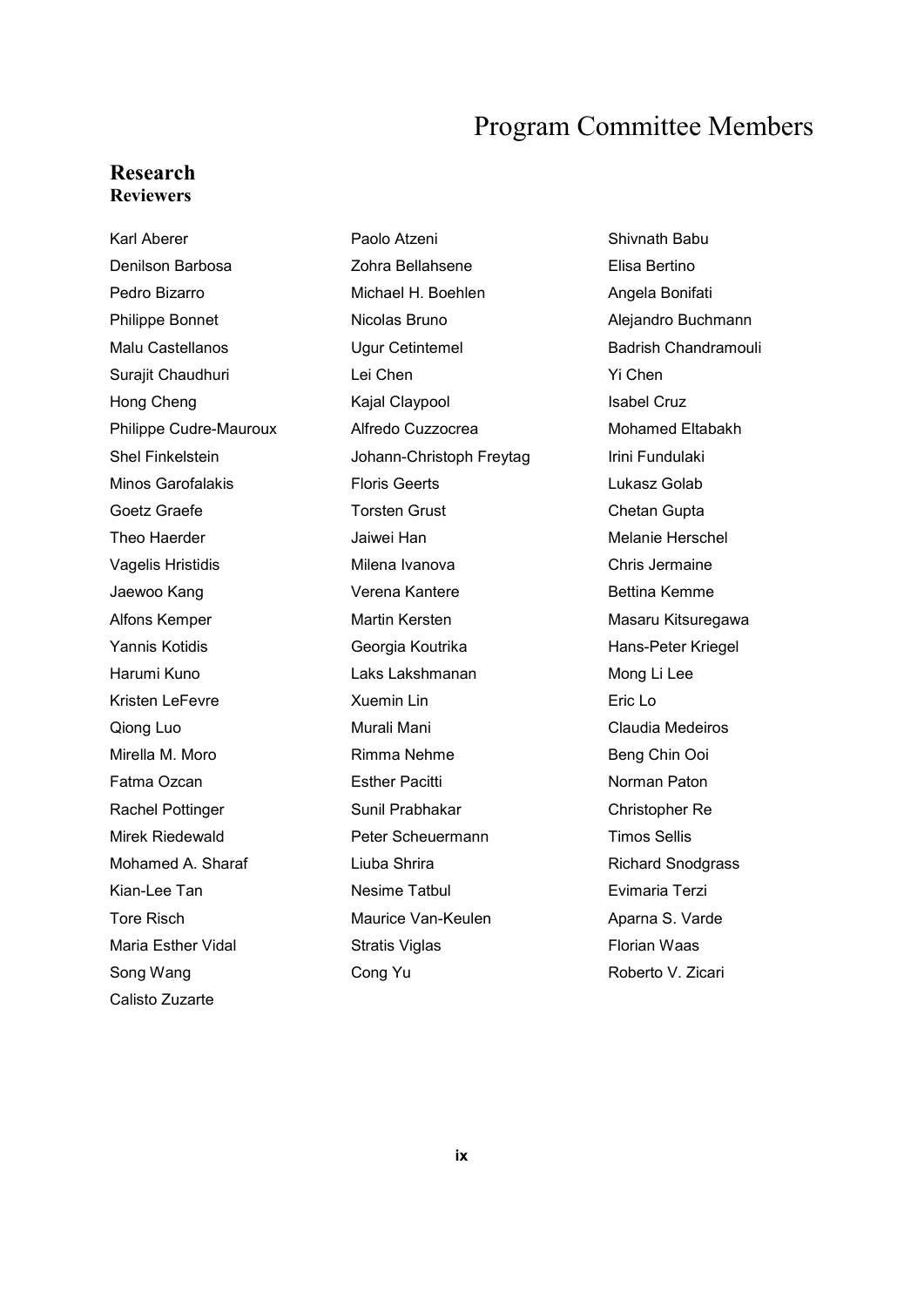### **External Reviewers**

|                     | Filipe Mesquita           |
|---------------------|---------------------------|
| Dimitris Sacharidis | <b>Manolis Terrovitis</b> |
| Xiang Zhao          | Zhitao Shen               |
| Francesca Bugiotti  | Luca Cabibbo              |
| Sergey Serebryakov  | Jaime Britton             |
| Kinnari Shah        | Arunlal Kalyanasundaram   |
| Sara Sutton         | Theo Gantos               |
| Manikanta Gunda     | Alper Okcan               |
| Andrej Andrejev     | Thanh Truong              |
| Kyri Pavlou         | Rui Zhang                 |
| Andre Santanche     | Matheus Motta             |
| Medhabi Ray         | Mikalai Tsytsarau         |
| Ekaterini Ioannou   | Odysseas Papapetrou       |
| Tom Schreiber       | <b>Alex Ulrich</b>        |
| Nicolas Faessel     | Fabien Duchateau          |
| Michele Catasta     | Nguyen Quoc Viet Hung     |
| Surender Yerva      | Narendula Rammohan        |
| Alessio Fabiani     |                           |
|                     | Gregory Leighton          |

## **Industrial and Applications**

| <b>Michael Carey</b>   | Luna Dong             | Jayant Haritsa           |
|------------------------|-----------------------|--------------------------|
| Jian Huang             | Vanja Josifovski      | Gjergji Kasneci          |
| <b>Robert Morton</b>   | C. Mohan              | Victor Muntés-Mulero     |
| Jose Carlos Cortizo    | Jeremy Pickens        | <b>Philippe Pucheral</b> |
| James G. Shanahan      | <b>Alkis Simitsis</b> | Ioana Stanoi             |
| <b>Fabian Suchanek</b> | Oystein Torbjornsen   | Yu Xu                    |
| Sergei Vassilvitskii   |                       |                          |

### **Demonstrations**

| Bernd Amann           | Walid G. Aref               | Mokrane Bouzeghoub |
|-----------------------|-----------------------------|--------------------|
| Stefan Dessloch       | <b>Wolfgang Gatterbauer</b> | Francesco Guerra   |
| Gregor Hackenbroich   | Stefan Kramer               | Wolfgang Lehner    |
| Stefan Manegold       | Amélie Marian               | Daniela Nicklas    |
| <b>Meikel Poess</b>   | <b>Ralf Schenkel</b>        | Marc Scholl        |
| <b>Thomas Seidl</b>   | Jayavel Shanmugasundaram    | Pavel Shvaiko      |
| <b>Alkis Simitsis</b> | <b>Vasilis Vassalos</b>     |                    |